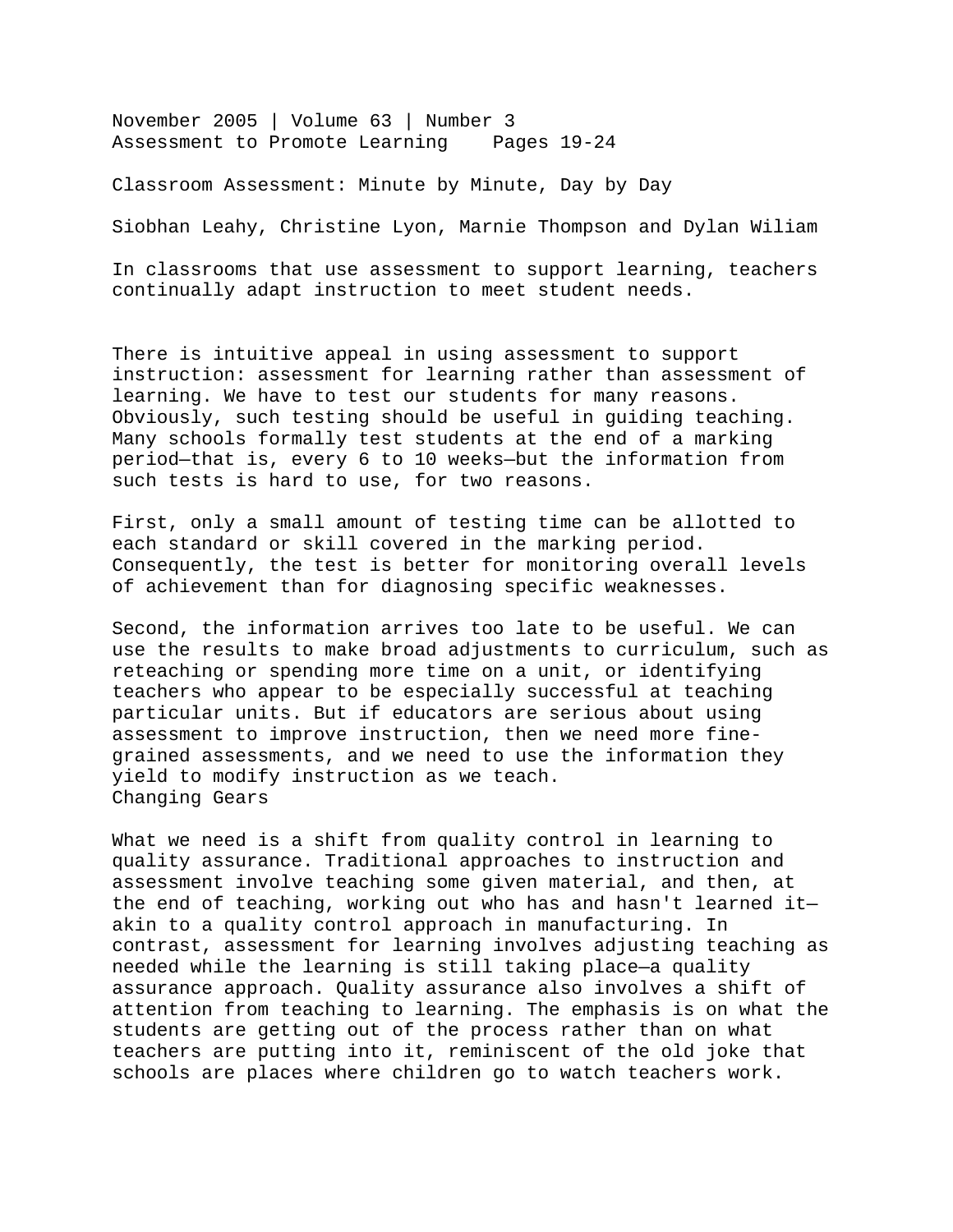In a classroom that uses assessment to support learning, the divide between instruction and assessment blurs. Everything students do—such as conversing in groups, completing seatwork, answering and asking questions, working on projects, handing in homework assignments, even sitting silently and looking confused—is a potential source of information about how much they understand. The teacher who consciously uses assessment to support learning takes in this information, analyzes it, and makes instructional decisions that address the understandings and misunderstandings that these assessments reveal. The amount of information can be overwhelming—one teacher likened it to "negotiating a swiftly flowing river"—so a key part of using assessment for learning is figuring out how to hone in on a manageable range of alternatives.

Research indicates that using assessment for learning improves student achievement. About seven years ago, Paul Black and one of us, Dylan Wiliam, found that students taught by teachers who used assessment for learning achieved in six or seven months what would otherwise have taken a year (1998). More important, these improvements appeared to be consistent across countries (including Canada, England, Israel, Portugal, and the United States), as well as across age brackets and content areas. We also found, after working with teachers in England, that these gains in achievement could be sustained over extended periods of time. The gains even held up when we measured student achievement with externally mandated standardized tests (see Wiliam, Lee, Harrison, & Black, 2004).

Using this research and these ideas as a starting point, we and other colleagues at Educational Testing Service (ETS) have been working for the last two years with elementary, middle, and high school teachers in Arizona, Delaware, Maryland, Massachusetts, New Jersey, New Mexico, and Pennsylvania. We have deepened our understanding of how assessment for learning can work in U.S. classrooms, and we have learned from teachers about the challenges of integrating assessment into classroom instruction. Our Work with Teachers

In 2003 and 2004, we explored a number of ways of introducing teachers to the key ideas of assessment for learning. In one model, we held a three-day workshop during the summer in which we introduced teachers to the main ideas of assessment for learning and the research that shows that it works. We then shared specific techniques that teachers could use in their classrooms to bring assessment to life. During the subsequent school year, we met monthly with these teachers, both to learn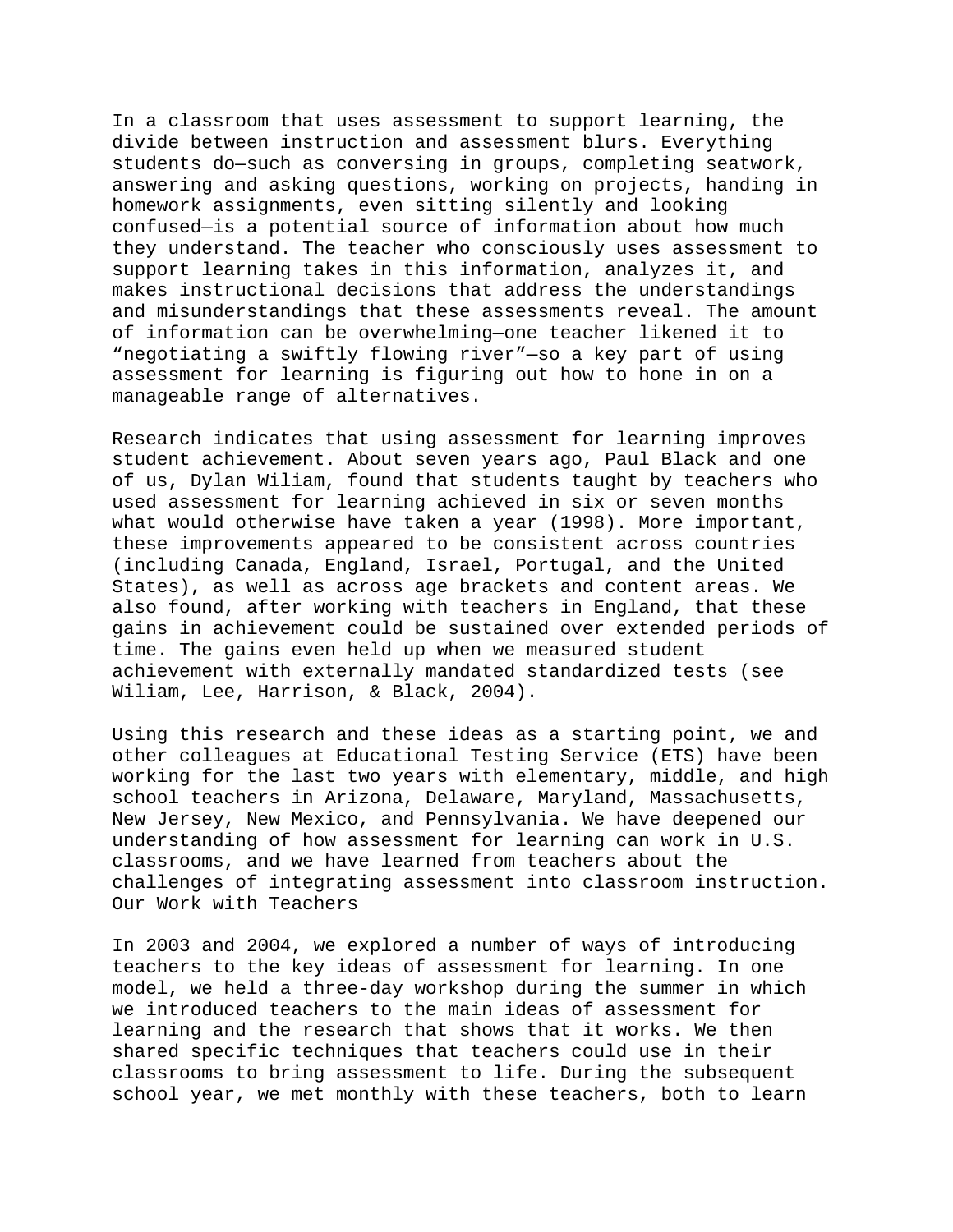from them what really worked in their classrooms and to offer suggestions about ways in which they might develop their practice. We also observed their classroom practices to gauge the extent to which they were implementing assessment-forlearning techniques and to determine the effects that these techniques were having on student learning. In other models, we spaced out the three days of the summer institute over several months (for example, one day in March, one in April, and one in May) so that teachers could try out some of the techniques in their classes between meetings.

As we expected, different teachers found different techniques useful; what worked for some did not work for others. This confirmed for us that there could be no one-size-fits-all package. However, we did find a set of five broad strategies to be equally powerful for teachers of all content areas and at all grade levels:

 \* Clarifying and sharing learning intentions and criteria for success.

 \* Engineering effective classroom discussions, questions, and learning tasks.

\* Providing feedback that moves learners forward.

\* Activating students as the owners of their own learning.

 \* Activating students as instructional resources for one another.

We think of these strategies as nonnegotiable in that they define the territory of assessment for learning. More important, we know from the research and from our work with teachers that these strategies are desirable things to do in any classroom.

However, the way in which a teacher might implement one of these strategies with a particular class or at a particular time requires careful thought. A self-assessment technique that works for students learning math in the middle grades may not work in a 2nd grade writing lesson. Moreover, what works for one 7th grade pre-algebra class may not work for the 7th grade prealgebra class down the hall because of differences in the students or teachers.

Given this variability, it is important to offer teachers a range of techniques for each strategy, making them responsible for deciding which techniques they will use and allowing them time and freedom to customize these techniques to meet the needs of their students.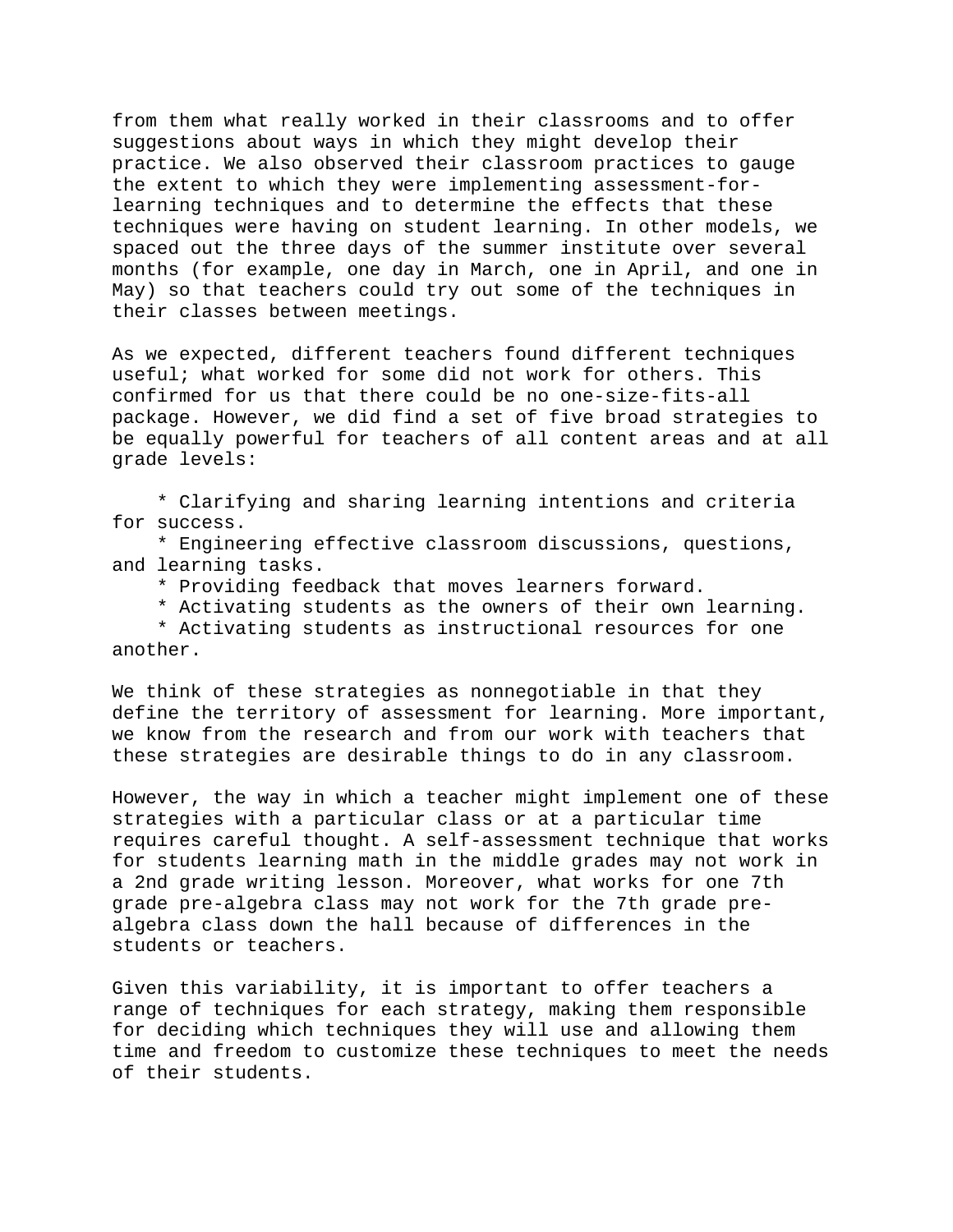Teachers have tried out, adapted, and invented dozens of techniques, reporting on the results in meetings and interviews (to date, we have cataloged more than 50 techniques, and we expect the list to expand to more than 100 in the coming year). Many of these techniques require only subtle changes in practice, yet research on the underlying strategies suggests that they have a high "gearing"—meaning that these small changes in practice can leverage large gains in student learning (see Black & Wiliam, 1998; Wiliam, 2005). Further, the teaching practices that support these strategies are low-tech, low-cost, and usually feasible for individual teachers to implement. In this way, they differ dramatically from large-scale interventions, such as class size reduction or curriculum overhauls. We offer here a brief sampling of techniques for implementing each of the five assessment-for-learning strategies.

Clarify and Share Intentions and Criteria

Low achievement is often the result of students failing to understand what teachers require of them (Black & Wiliam, 1998). Many teachers address this issue by posting the state standard or learning objective in a prominent place at the start of the lesson, but such an approach is rarely successful because the standards are not written in student-friendly language.

Teachers in our various projects have explored many ways of making their learning objectives and their criteria for success transparent to students. One common method involves circulating work samples, such as lab reports, that a previous year's class completed, in view of prompting a discussion about quality. Students decide which reports are good and analyze what's good about the good ones and what's lacking in the weaker ones. Teachers have also found that by choosing the samples carefully, they can tune the task to the capabilities of the class. Initially, a teacher might choose four or five samples at very different quality levels to get students to focus on broad criteria for quality. As students grow more skilled, however, teachers can challenge them with a number of samples of similar quality to force the students to become more critical and reflective.

Engineer Effective Classroom Discussion

Many teachers spend a considerable proportion of their instructional time in whole-class discussion or question-andanswer sessions, but these sessions tend to rehearse existing knowledge rather than create new knowledge for students. Moreover, teachers generally listen for the "correct" answer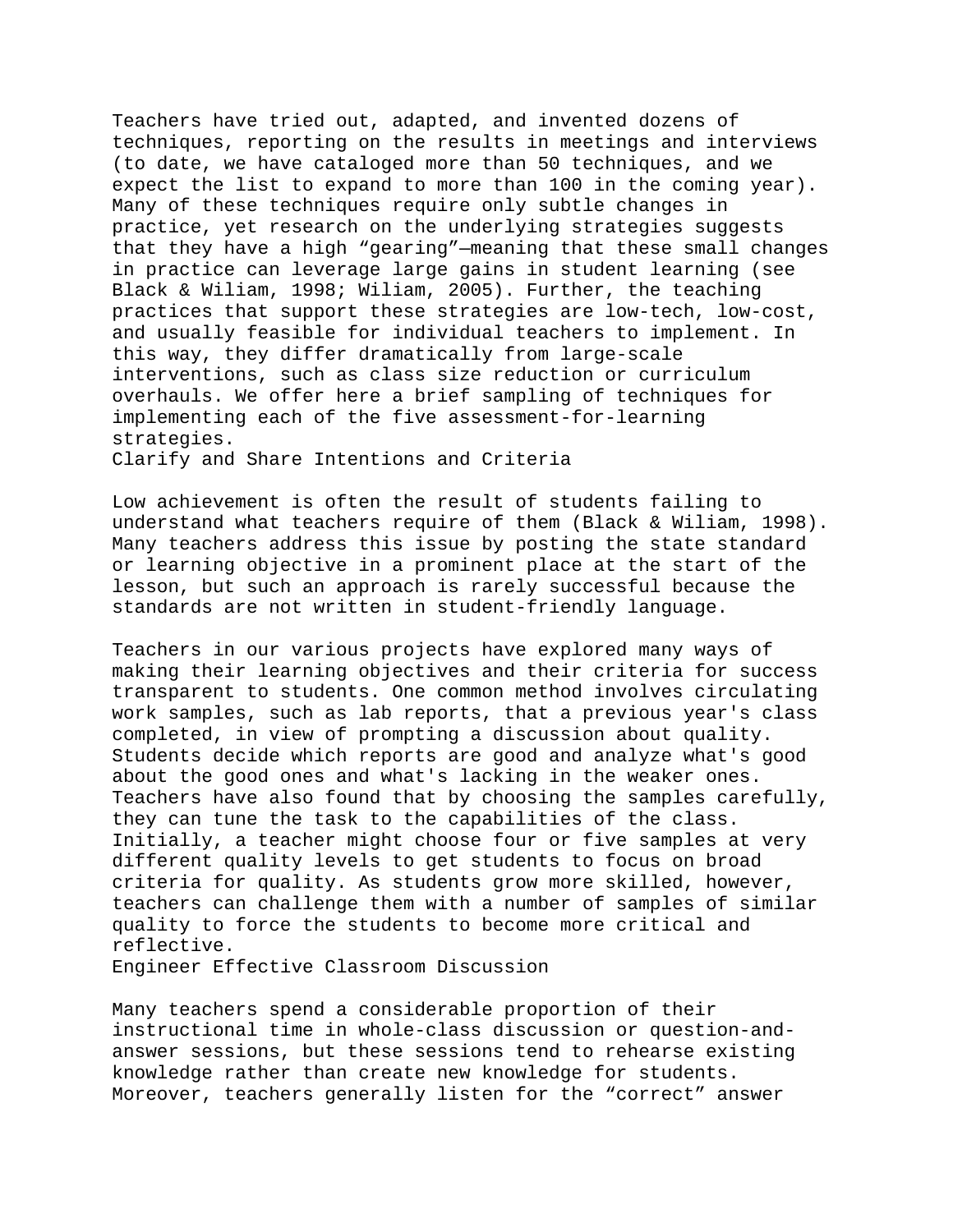instead of listening for what they can learn about the students' thinking; as Davis (1997) says, they listen evaluatively rather than interpretively. The teachers with whom we have worked have tried to address this issue by asking students questions that either prompt students to think or provide teachers with information that they can use to adjust instruction to meet learning needs.

As a result of this focus, teachers have become aware of the need to carefully plan the questions that they use in class. Many of our teachers now spend more time planning instruction than grading student work, a practice that emphasizes the shift from quality control to quality assurance. By thinking more carefully about the questions they ask in class, teachers can check on students' understanding while the students are still in the class rather than after they have left, as is the case with grading.

Some questions are designed as "range-finding" questions to reveal what students know at the beginning of an instructional sequence. For example, a high school biology teacher might ask the class how much water taken up by the roots of a corn plant is lost through transpiration. Many students believe that transpiration is "bad" and that plants try to minimize the amount of water lost in this process, whereas, in fact, the "lost" water plays an important role in transporting nutrients around the plant.

A middle school mathematics teacher might ask students to indicate how many fractions they can find between 1/6 and 1/7. Some students will think there aren't any; others may suggest an answer that, although in some way understandable, is an incorrect use of mathematical notation, such as 1 over 61⁄2. The important feature of such range-finding items is that they can help a teacher judge where to begin instruction.

Of course, teachers can use the same item in a number of ways, depending on the context. They could use the question about fractions at the end of a sequence of instruction on equivalent fractions to see whether students have grasped the main idea. A middle school science teacher might ask students at the end of a laboratory experiment, "What was the dependent variable in today's lab?" A social studies teacher, at the end of a project on World War II, might ask students to state their views about which year the war began and give reasons supporting their choice.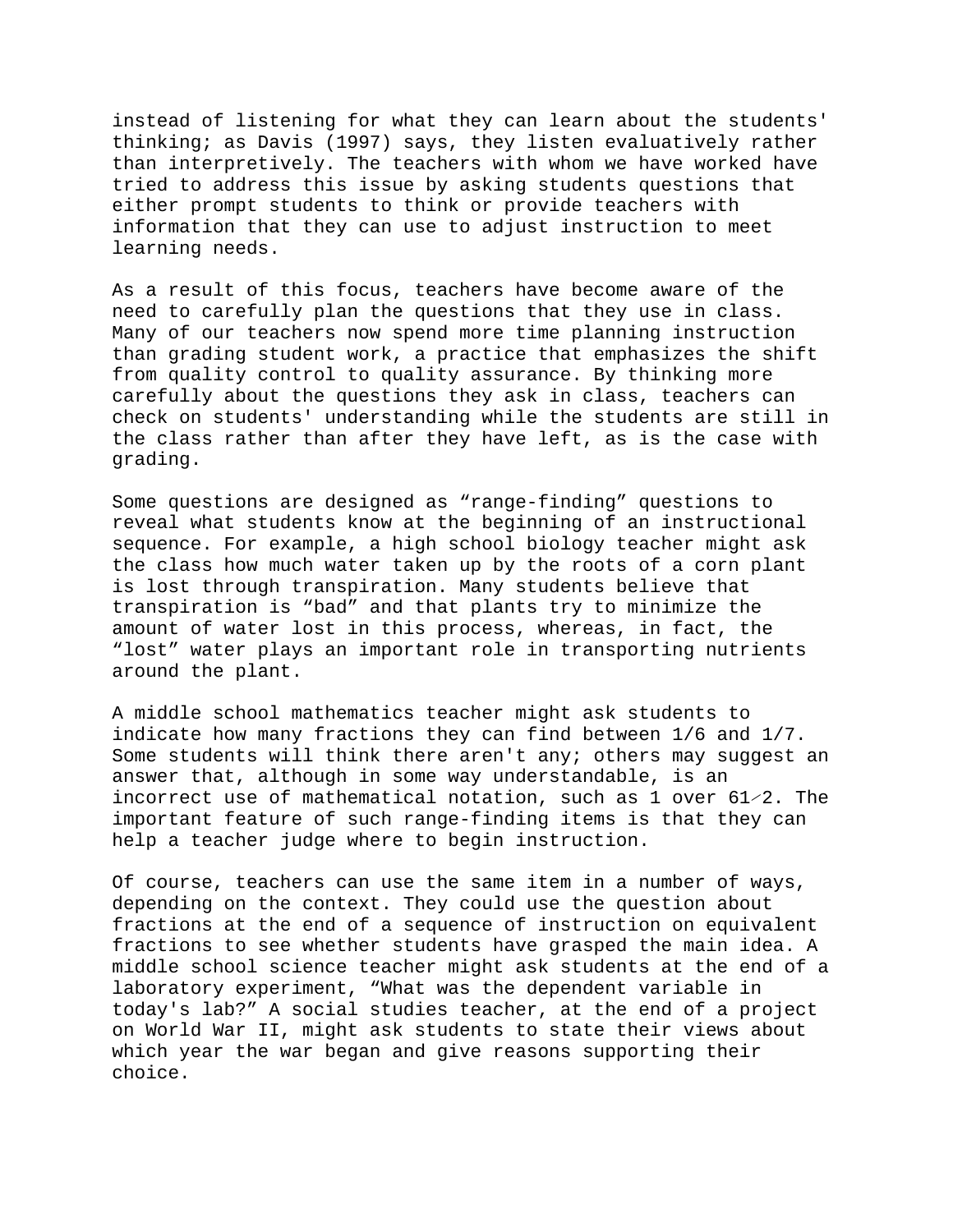Teachers can also use questions to check on student understanding before continuing the lesson. We call this a "hinge point" in the lesson because the lesson can go in different directions, depending on student responses. By explicitly integrating these hinge points into instruction, teachers can make their teaching more responsive to their students' needs in real time.

However, no matter how good the hinge-point question, the traditional model of classroom questioning presents two additional problems. The first is lack of engagement. If the classroom rule dictates that students raise their hands to answer questions, then students can disengage from the classroom by keeping their hands down. For this reason, many of our teachers have instituted the idea of "no hands up, except to ask a question." The teacher can either decide whom to call on to answer a question or use some randomizing device, such as a beaker of Popsicle sticks with the students' names written on them. This way, all students know that they need to stay engaged because the teacher could call on any one of them. One teacher we worked with reported that her students love the fairness of this approach and that her shyer students are showing greater confidence as a result of being invited to participate in this way. Other teachers have said that some students think it's unfair that they don't get a chance to show off when they know the answer.

The second problem with traditional questioning is that the teacher gets to hear only one student's thinking. To gauge the understanding of the whole class, the teacher needs to get responses from all the students in real time. One way to do this is to have all students write their answers on individual dryerase boards, which they hold up at the teacher's request. The teacher can then scan responses for novel solutions as well as misconceptions. This technique would be particularly helpful with the fraction question we cited.

Another approach is to give each student a set of four cards labeled A, B, C, and D, and ask the question in multiple-choice format. If the question is well designed, the teacher can quickly judge the different levels of understanding in the class. If all students answer correctly, the teacher can move on. If no one answers correctly, the teacher might choose to reteach the concept. If some students answer correctly and some answer incorrectly, the teacher can use that knowledge to engineer a whole-class discussion on the concept or match up the students for peer teaching. Hinge-point questions provide a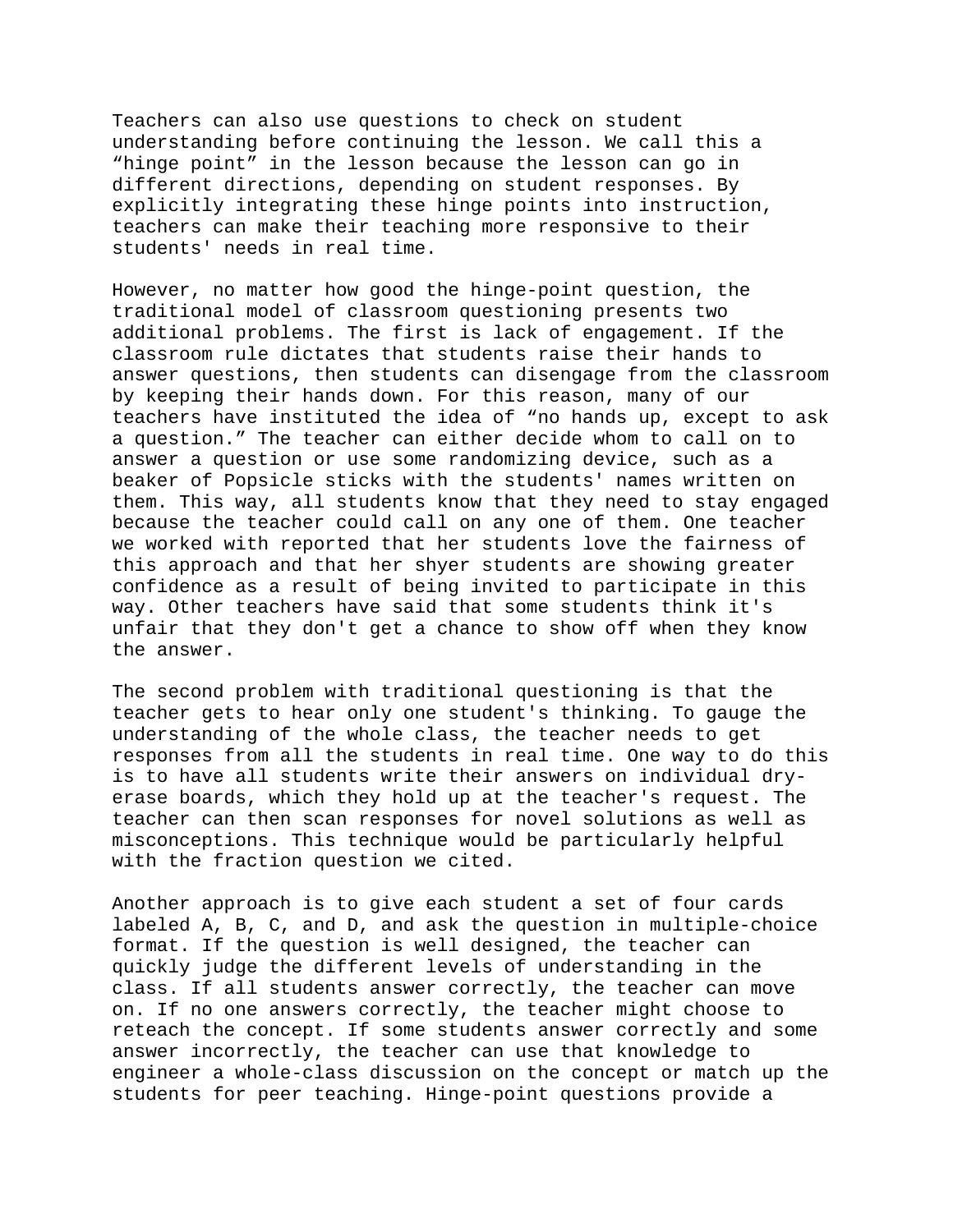window into students' thinking and, at the same time, give the teacher some ideas about how to take the students' learning forward. Provide Feedback That Moves Learners Forward

After the lesson, of course, comes grading. The problem with giving a student a grade and a supportive comment is that these practices don't cause further learning. Before they began thinking about assessment for learning, none of the teachers with whom we worked believed that their students spent as long considering teacher feedback as it had taken the teachers to provide that feedback. Indeed, the research shows that when students receive a grade and a comment, they ignore the comment (see Butler, 1988). The first thing they look at is the grade, and the second thing they look at is their neighbor's grade.

To be effective, feedback needs to cause thinking. Grades don't do that. Scores don't do that. And comments like "Good job" don't do that either. What does cause thinking is a comment that addresses what the student needs to do to improve, linked to rubrics where appropriate. Of course, it's difficult to give insightful comments when the assignment asked for 20 calculations or 20 historical dates, but even in these cases, feedback can cause thinking. For example, one approach that many of our teachers have found productive is to say to a student, "Five of these 20 answers are incorrect. Find them and fix them!"

Some of our teachers worried about the extra time needed to provide useful feedback. But once students engaged in selfassessment and peer assessment, the teachers were able to be more selective about which elements of student work they looked at, and they could focus on giving feedback that peers were unable to provide.

Teachers also worried about the reactions of administrators and parents. Some teachers needed waivers from principals to vary school policy (for example, to give comments rather than grades on interim assessments). Most principals were happy to permit these changes once teachers explained their reasons. Parents were also supportive. Some even said they found comments more useful than grades because the comments provided them with guidance on how to help their children. Activate Students as Owners of Their Learning

Developing assessment for learning in one's classroom involves altering the implicit contract between teacher and students by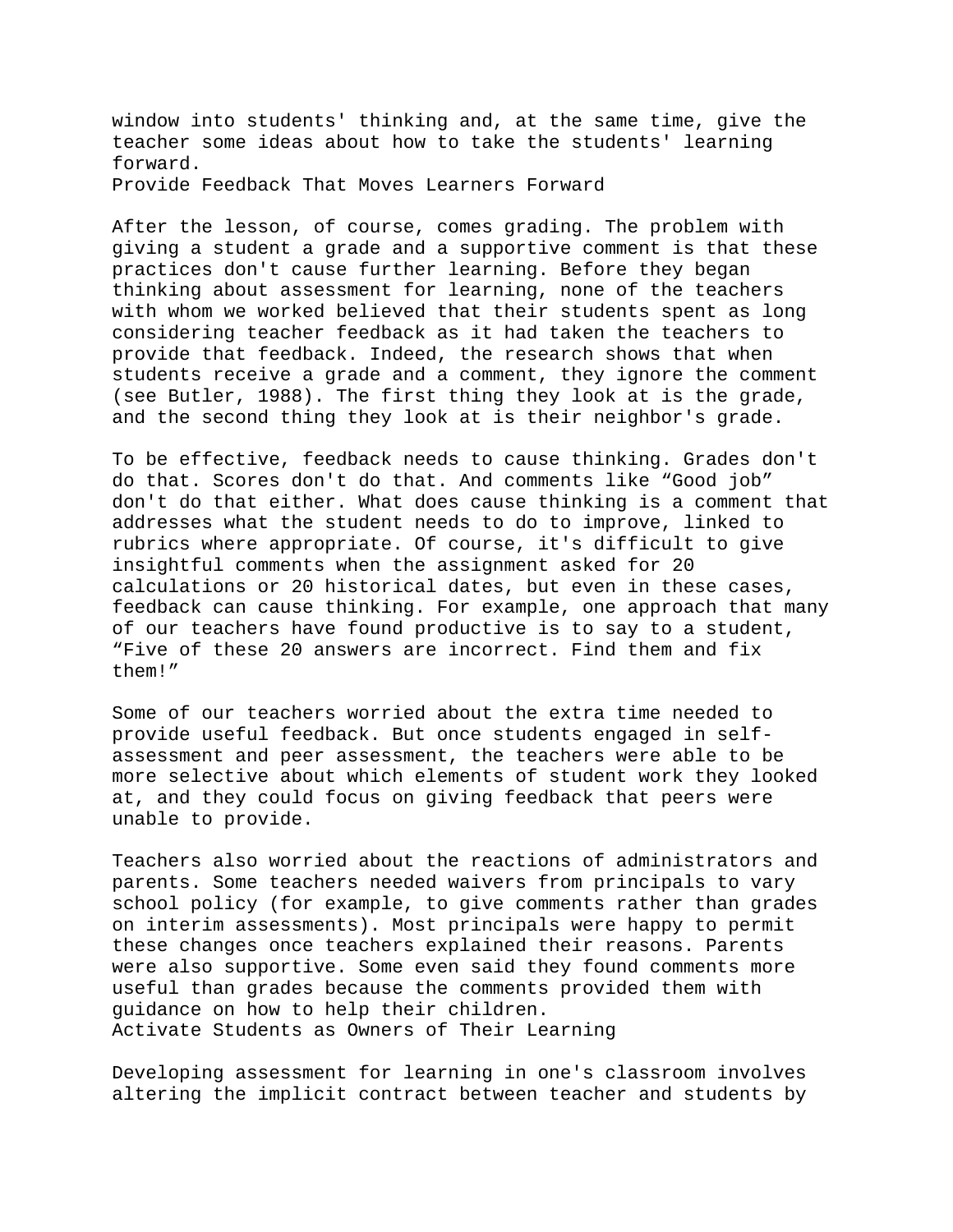creating shared responsibility for learning. One simple technique is to distribute green and red "traffic light" cards, which students "flash" to indicate their level of understanding (green = understand, red = don't understand). A teacher who uses this technique with her 9th grade algebra classes told us that one day she moved on too quickly, without scanning the students' cards. A student picked up her own card as well as her neighbors' cards, waved them in the air, and pointed at them wildly, with the red side facing the teacher. The teacher considered this ample proof that this student was taking ownership of her learning.

Students also take ownership of their learning when they assess their own work, using agreed-on criteria for success. Teachers can provide students with a rubric written in student-friendly language, or the class can develop the rubric with the teacher's guidance (for examples, see Black, Harrison, Lee, Marshall, & Wiliam, 2003). The teachers we have worked with report that students' self-assessments are generally accurate, and students say that assessing their own work helped them understand the material in a new way.

Activate Students as Instructional Resources for One Another

Getting students started with self-assessment can be challenging. Many teachers provide students with rubrics but find that the students seem unable to use the rubrics to focus and improve their work. For many students, using a rubric to assess their own work is just too difficult. But as most teachers know, students from kindergarten to 12th grade are much better at spotting errors in other students' work than in their own work. For that reason, peer assessment and feedback can be an important part of effective instruction. Students who get feedback are not the only beneficiaries. Students who give feedback also benefit, sometimes more than the recipients. As they assess the work of a peer, they are forced to engage in understanding the rubric, but in the context of someone else's work, which is less emotionally charged. Also, students often communicate more effectively with one another than the teacher does, and the recipients of the feedback tend to be more engaged when the feedback comes from a peer. When the teacher gives feedback, students often just "sit there and take it" until the ordeal is over.

Using peer and self-assessment techniques frees up teacher time to plan better instruction or work more intensively with small groups of students. It's also a highly effective teaching strategy. One cautionary note is in order, however. In our view,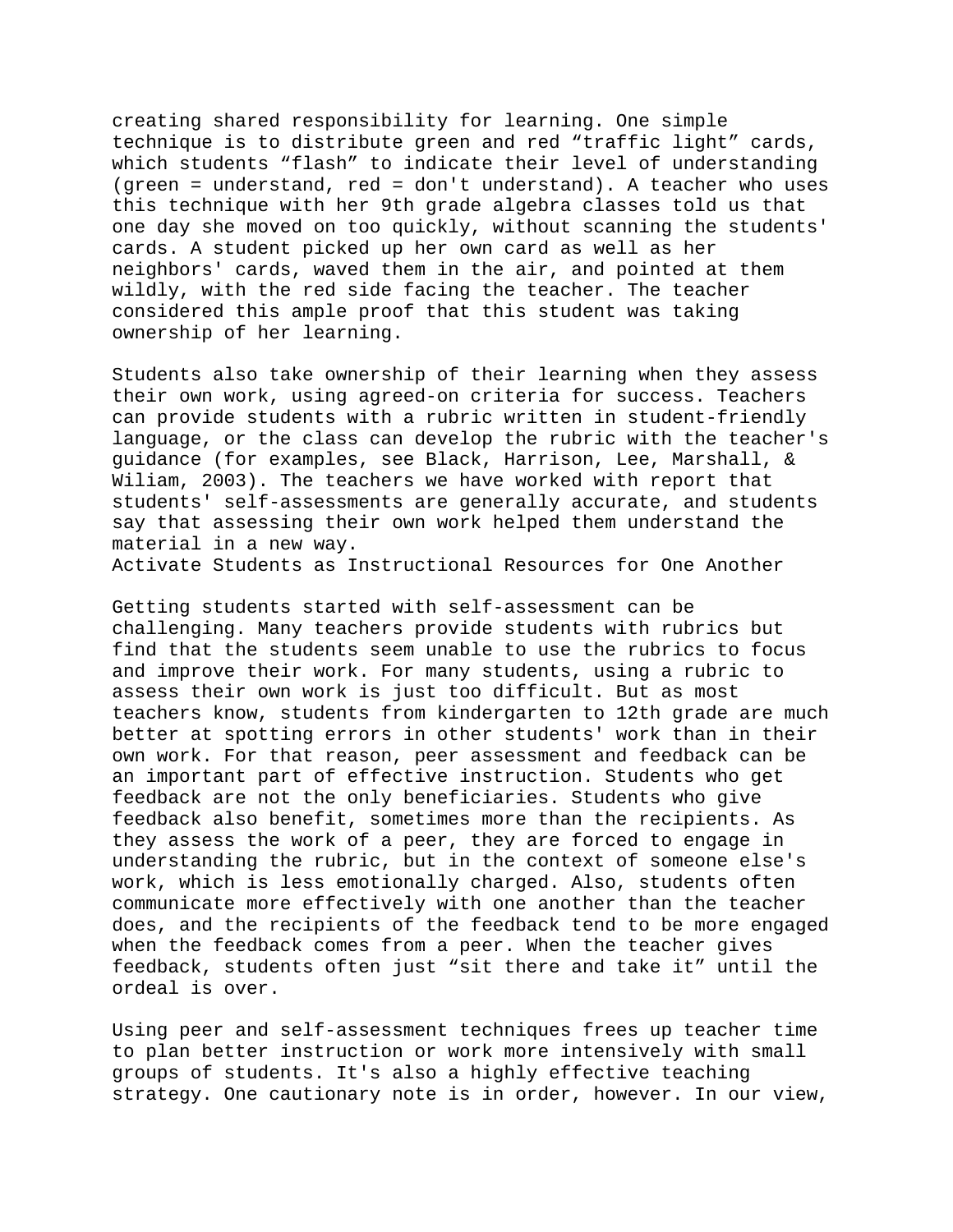students should not be giving another student a grade that will be reported to parents or administrators. Peer assessment should be focused on improvement, not on grading. Using Evidence of Learning to Adapt Instruction

One final strategy binds the others together: Assessment information should be used to adapt instruction to meet student needs.

As teachers listen to student responses to a hinge-point question or note the prevalence of red or green cards, they can make on-the-fly decisions to review material or to pair up those who understand the concept with those who don't for some peer tutoring. Using the evidence they have elicited, teachers can make instructional decisions that they otherwise could not have made.

At the end of the lesson, many of the teachers with whom we work use "exit passes." Students are given index cards and must turn in their responses to a question posed by the teacher before they can leave the classroom. Sometimes this will be a "big idea" question, to check on the students' grasp of the content of the lesson. At other times, it will be a range-finding question, to help the teacher judge where to begin the next day's instruction.

Teachers using assessment for learning continually look for ways in which they can generate evidence of student learning, and they use this evidence to adapt their instruction to better meet their students' learning needs. They share the responsibility for learning with the learners; students know that they are responsible for alerting the teacher when they do not understand. Teachers design their instruction to yield evidence about student achievement; for example, they carefully craft hinge-point questions to create "moments of contingency," in which the direction of the instruction will depend on student responses. Teachers provide feedback that engages students, make time in class for students to work on improvement, and activate students as instructional resources for one another.

All this sounds like a lot of work, but according to our teachers, it doesn't take any more time than the practices they used to engage in. And these techniques are far more effective. Teachers tell us that they are enjoying their teaching more.

Supporting Teacher Change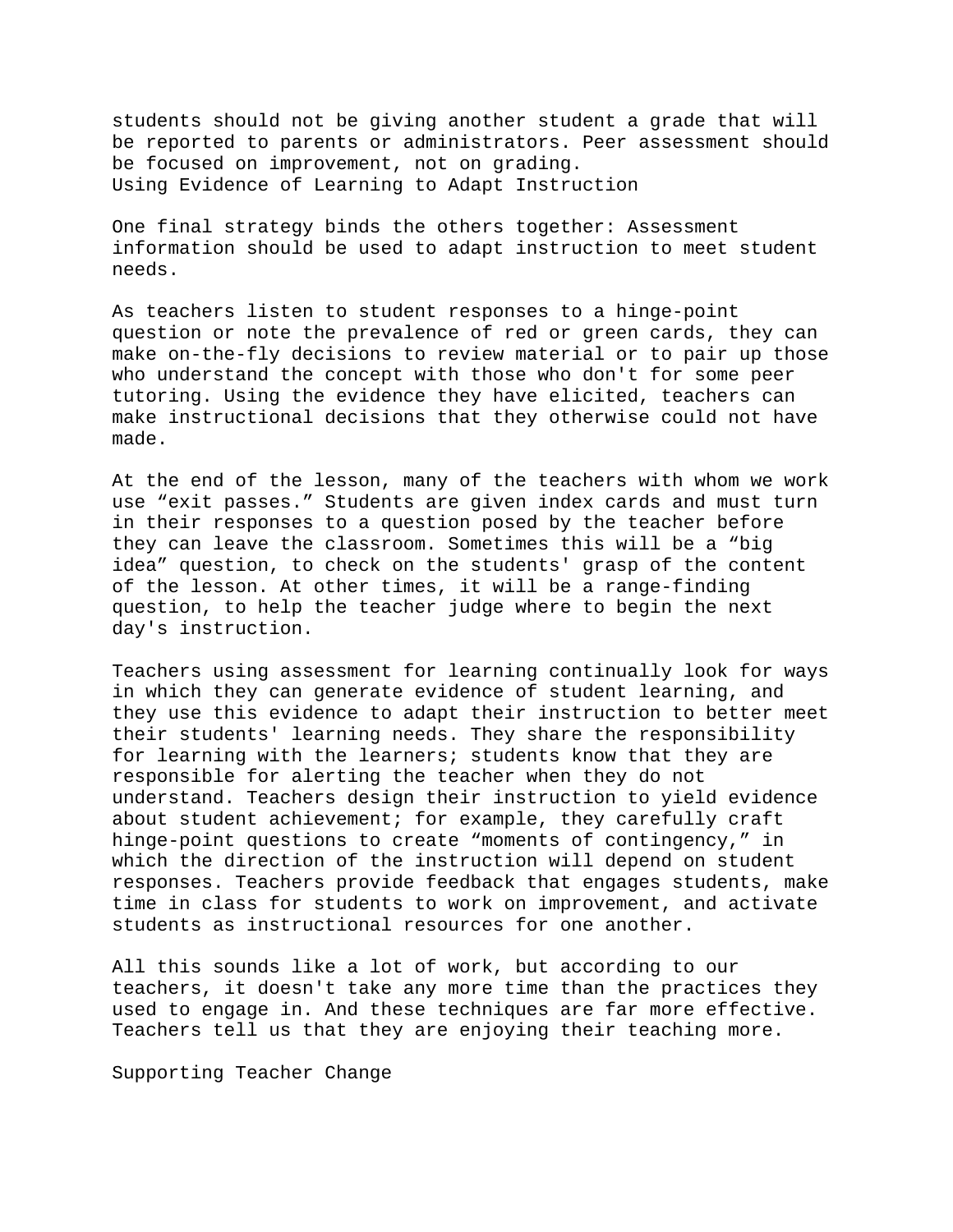None of these ideas is new, and a large and growing research base shows that implementing them yields substantial improvement in student learning. So why are these strategies and techniques not practiced more widely? The answer is that knowing about these techniques and strategies is one thing; figuring out how to make them work in your own classroom is something else.

That's why we're currently developing a set of tools and workshops to support teachers in developing a deep and practical understanding of assessment for learning, primarily through the vehicle of school-based teacher learning communities. After we introduce teachers to the basic principles of assessment for learning, we encourage them to try out two or three techniques in their own classrooms and to meet with other colleagues regularly—ideally every month—to discuss their experiences and see what the other teachers are doing (see Black, Harrison, Lee, Marshall, & Wiliam, 2003, 2004). Teachers are accountable because they know they will have to share their experiences with their colleagues. However, each teacher is also in control of what he or she tries out. Over time, the teacher learning community develops a shared language that enables teachers to talk to one another about what they are doing. Teachers build individual and collective skill and confidence in assessment for learning. Colleagues help them decide when it is time to move on to the next challenge as well as point out potential pitfalls.

In many ways, the teacher learning community approach is similar to the larger assessment-for-learning approach. Both focus on where learners are now, where they want to go, and how we can help them get there. References

Black, P., Harrison, C., Lee, C., Marshall, B., & Wiliam, D. (2003). Assessment for learning: Putting it into practice. Buckingham, UK: Open University Press.

Black, P., Harrison, C., Lee, C., Marshall, B., & Wiliam, D. (2004). Working inside the black box: Assessment for learning in the classroom. Phi Delta Kappan, 86(1), 8–21.

Black, P., & Wiliam, D. (1998). Inside the black box: Raising standards through classroom assessment. Phi Delta Kappan, 80(2), 139–147.

Butler, R. (1988). Enhancing and undermining intrinsic motivation. British Journal of Educational Psychology, 58, 1–14.